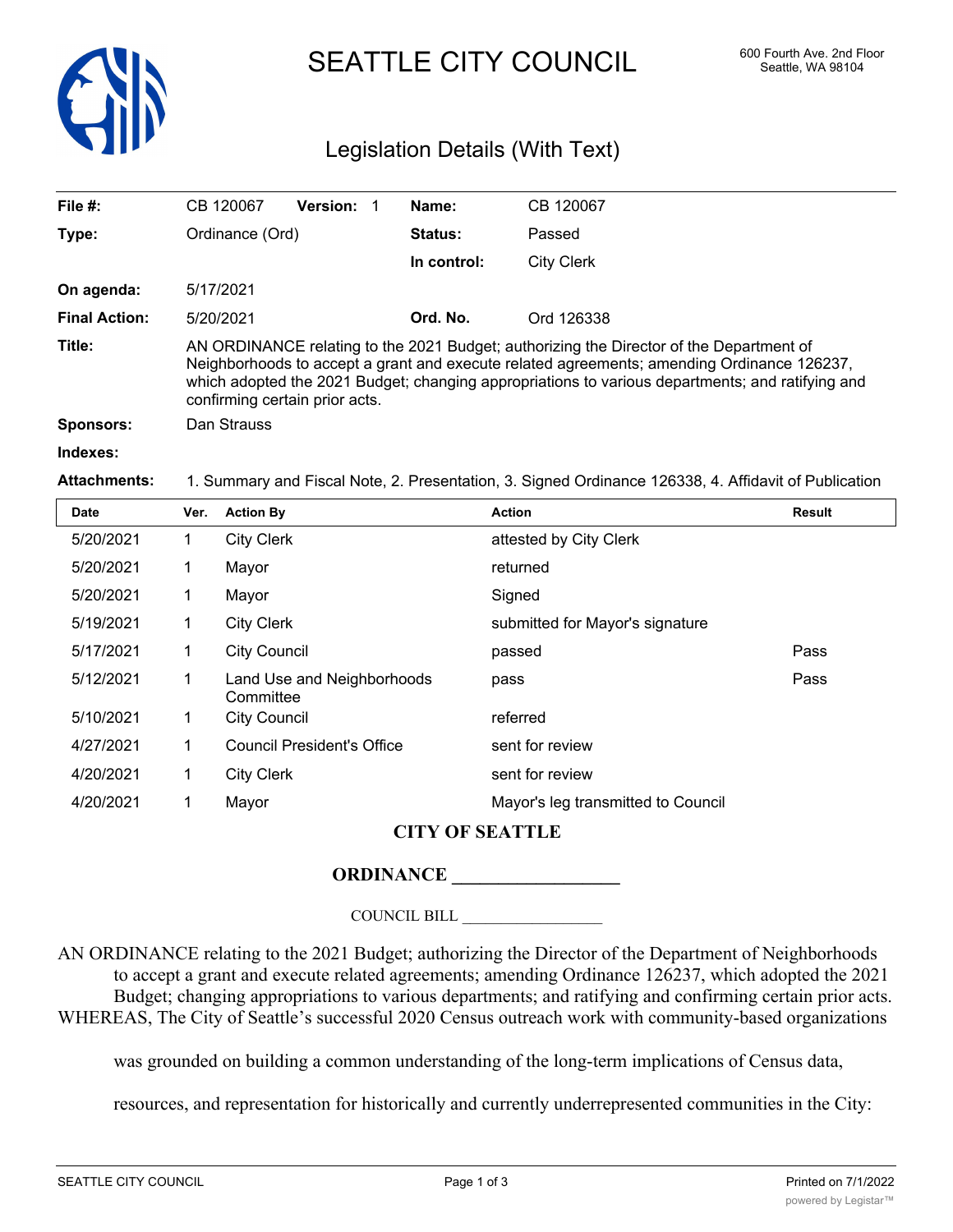and

- WHEREAS, the resulting effective relationships developed through the Census work resulted in Seattle having top return rates in the nation; and
- WHEREAS, engaging Census community partners in a post-Census plan and leadership pipeline to further develop civic knowledge and engagement that can amplify community voices and continue participation in local government solutions; and
- WHEREAS, it is beneficial to these communities and to the City of Seattle to have community members who are educated and engaged in civic affairs; and
- WHEREAS, the COVID-19 pandemic requires the City to adjust educational programming from in-person to digital; and
- WHEREAS, Department of Neighborhoods staff submitted a grant proposal to the National League of Cities and Local Democracy to support Post-Census engagement and was awarded \$20,000 to carry out this work from January 20, 2021 through July 31, 2021; NOW, THEREFORE,

### **BE IT ORDAINED BY THE CITY OF SEATTLE AS FOLLOWS:**

Section 1. The Director of the Department of Neighborhoods, or the Director's designee, is authorized to accept non-City funding from the National League of Cities and Local Democracy (NLCLD), and to execute, deliver, and perform on behalf of The City of Seattle, agreements reasonably deemed necessary for the receipt of NLCLD funds in the amount of up to \$20,000 to support creation and implementation of a Civic Engagement Digital Academy that is designed for cohorts of historically undercounted communities.

Section 2. Contingent upon the execution of the grant or other funding agreement and receipt of the grant funds authorized in Section 1 of this ordinance, the appropriations for the following items in the 2021 Budget are increased as follows:

| <b>I</b> tem | Fund            | Department    | <b>Budget Summary Level</b>               | <b>Amount</b> |
|--------------|-----------------|---------------|-------------------------------------------|---------------|
|              | General         | Department of | Community Building Division (BO \$20,000) |               |
|              | Fund<br>(00100) | Neighborhoods | $LDN-I3300$                               |               |